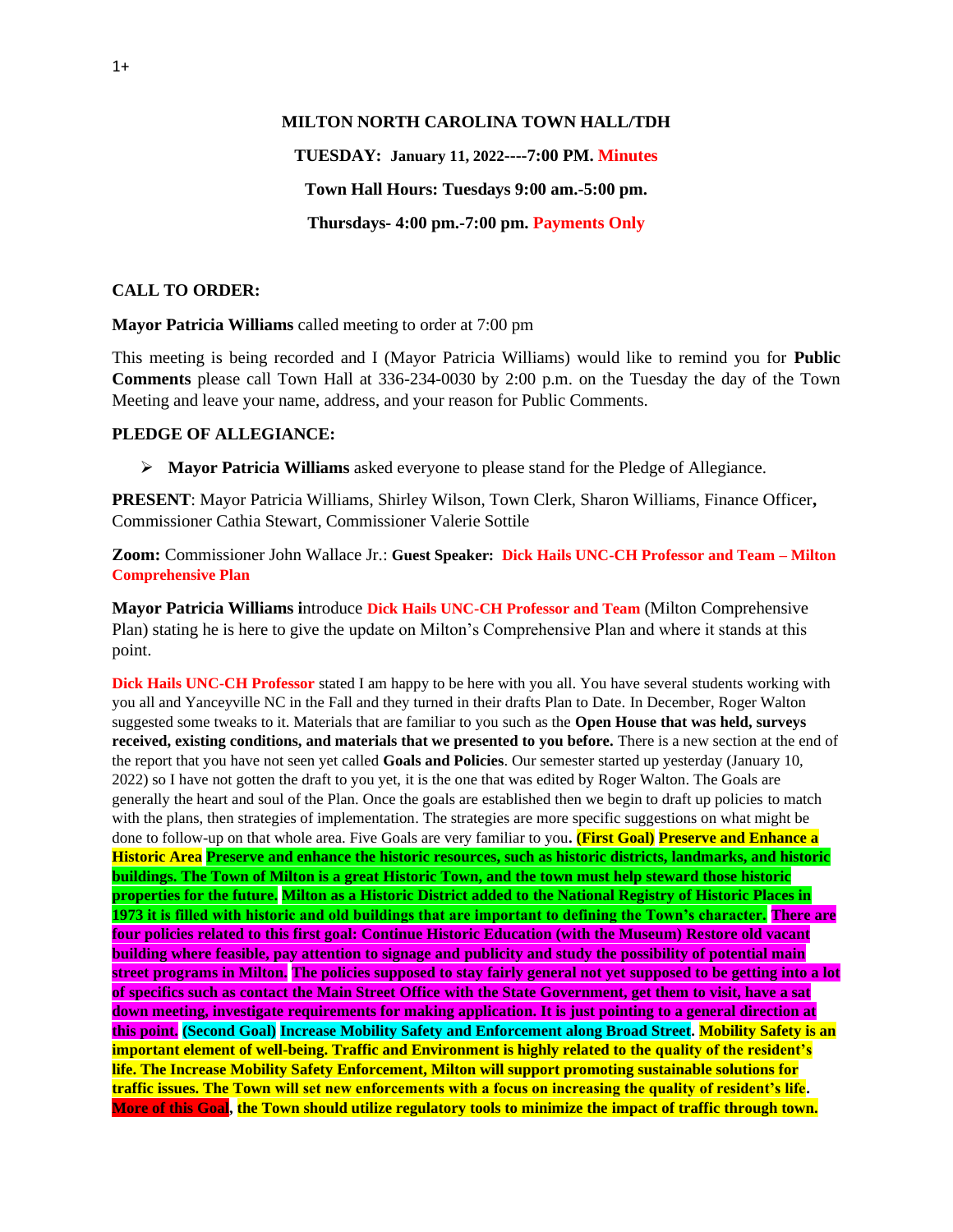**US and State Department of Transportation studies can help achieve this goal. Policies Listed: Trails, increased crosswalk locations, enforce speeding restrictions, explore the possibility of DOT Studies along Board Street. (Third Goal) Improved in Town Access to Amenities. Increased Access to Amenities, Commercial Goods and Services. Support for improvement of in Town access to Amenities can grow the Local Economy and Increase the availability of satisfaction for communities. The Town should work toward the development of a Gas Station, Grocery or General Store within the Town's Limits. The Town will also improve access to daily needs via walking or biking. Creation of new Commercial Services are often time a long-range effort of persistence, consistency, and marketing along with other things. Policies under this goal are to encourage development of Gas Station and Grocery Store, Zoning, and other issues in that regard. (Fourth Goal) Sense of Community Population of Milton is gradually decreasing and becoming older. The Town must retain residence and build a strong community, promote economic vitality, and maintain residence in the town. Building a sense of community is essential therefore the town will focus on increasing opportunities for interaction. The town will provide community space for community events. The Town will enhance the Local and Regional Governments collaboration and continuity. Two Policies suggested enhancing community spaces (Fifth Goal)) Economic Development Economic Development can bring vibrancy into Milton. To encourage economic growth Milton must leverage the Town's historical and cultural identity, with the concept of historical tourism, can help bring new business and promote communities with large events and visitor marketing. Moreover, attracting small businesses to help expand opportunities for people in the town. The goals are aspirational in nature they try to describe a desired future state or outcome of the community. Two Draft Policies (1) Promote Tourism and (2) Attracting Small Businesses. Policies are more difficult to write. Someone could talk to Dollar General to help bring a Business into Town. (Copy will be attached to Minutes). We will continue to edit, tweak and hopefully we will have a copy by June 2022. Rough first effort of the framework. Mayor Patricia Williams commented saying that we thank the team for all the hard work put forth. As soon as she gets a copy of the Draft a copy will be given to the Commissioners and the Planning Board so we can look over and tweak areas to benefit the town. Dick Hail stated the names of the two students that will be working with the Caswell County Community is Ms. Patience Squaw is in the joint city planning and Business Administration program at UNC, also Ms. Stephanie Mark, just in the Planning Program. The best way to get our plan put together with full review and comfort level with local folks is to try to put together a monthly meeting, particularly the next three months. (February, (Future Landing Map, Redevelopment in town and what is the best location for it (March, (Implementation Strategy) (April, Draft of the Full Plan) Explained Recommended Plan is to meet with the Planning Board the 2nd Monday at 6:00 p.m. In February, the meeting has changed to February 07, 2022, and March 2022.**

**APPROVALS: Mayor Patricia Williams** called for approval of the of the **January 11, 2022, Agenda: Mayor Patricia Williams added under New Business: Alternate for the PTRC (Piedmont Triangle Regional Council) and Appointment to the EDC (Economic Development Commission). Commissioner Valerie Sottile** motioned to approve the **Agenda** with the added items for **January 11, 2022,** Agenda**,** Second by **Commissioner Cathia Stewart**. All members were in favor. **Mayor Patricia Williams** asked for the approval of the **December 14, 2021,** Minutes. **Commissioner Valerie Sottile** motioned to approve the **December 14, 2021, as they stand. Commissioner Cathia Stewart second the motion. All members were in favor.**

**MAYORS REPORT: Mayor Patricia Williams: Commissioner Lisa Brandon** resigned from the Milton Town Board at the December 2021 Town Meeting. She will be greatly missed. **Commissioner John Wallace and Commissioner Cathia Stewart** are working towards securing a volunteer from a list of eligible candidates.

➢ **Update on Milton Post Office:** Heavy equipment is fixing the sight for when the **Modular** arrives. Manufacturing materials have been delayed due to the COVID Supply Chain issue and funding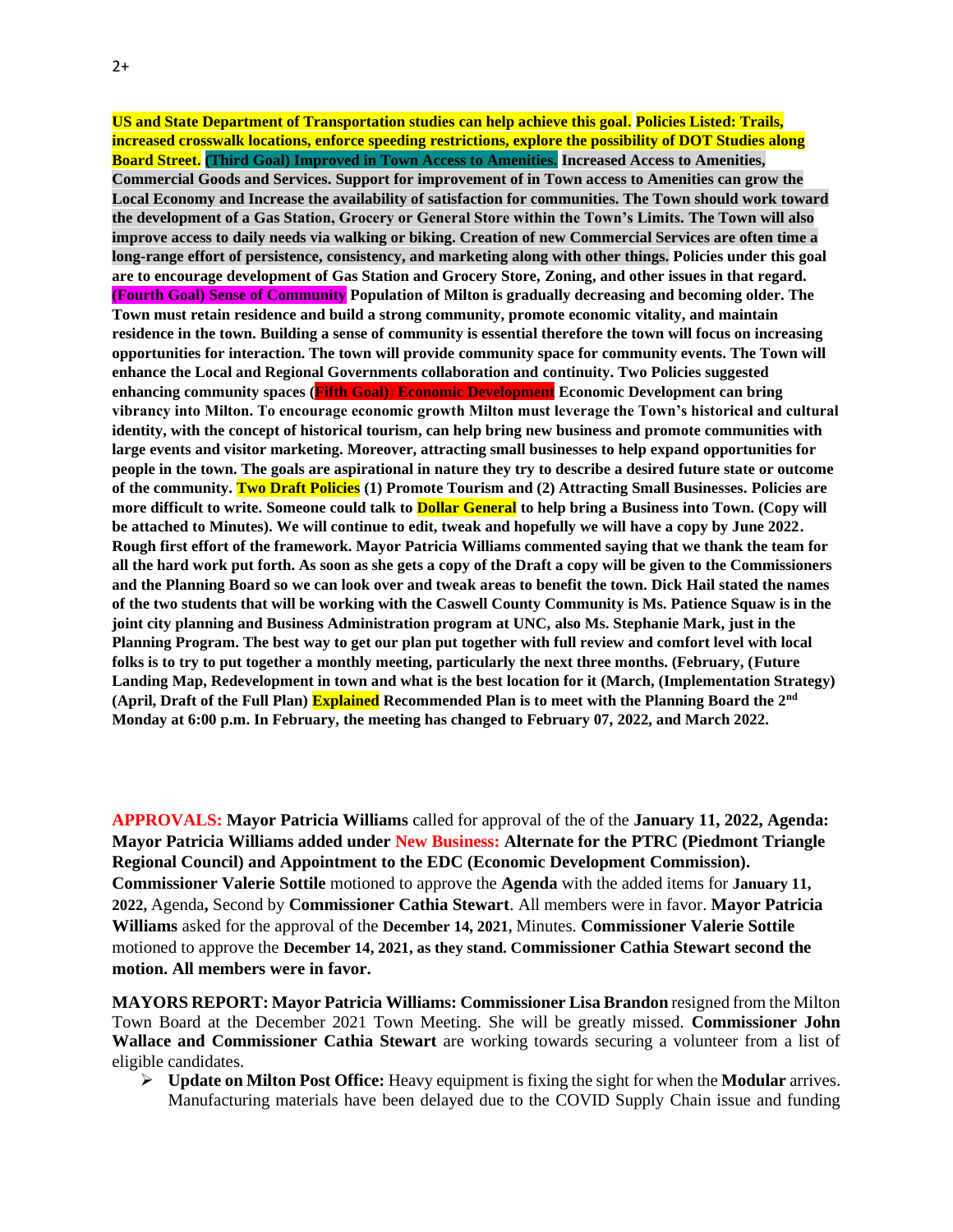issue. The Milton Post Office is projected to arrive in February or March 2022. No official date has been set.

- ➢ **High Street Baptist Church Crosswalk Update:** There is a delay in getting the apparatus for the signal light. Everything else is ready and looks great.
- ➢ **The Billing Cycle has now changed as of December 2021 at the Town meeting.** The water bills will be mailed out on the  $10<sup>th</sup>$  of every month due by the  $25<sup>th</sup>$  of every month.
- ➢ **The American Rescue Plans Funds:** \$23,000.00 is in a separate account North Carolina Capital Management Trust Account. We are holding it until the Milton Town Board figures out how it will be spent in the future.
- ➢ **The ARP Final Report** from the **US Treasury Department** that was just emailed out, shows there is much flexibility in the use of the funds. Rules have changed a great deal.
- ➢ **PUBLIC NOTICE: The February Town meeting will be held at Town Hall on Tuesday February 15, 2022, at 7:00 p.m. Please mark this change on your calendar.**
- ➢ Many thanks to Steve Williams and Ronnie Wilson for working over the weekend to construct the new furniture for the Milton Town Staff and Town Board.
- ➢ Thanks for the **CARES ACT FUND** recipients: There are several located within your folder and will read aloud a card of thanks.

## **STAFF REPORTS: Finance Officer Sharon Williams**:

➢ **Finance Officer Sharon Williams** the first report is **General Fund: Target Income** 50% through first half of the year is 39% and should see an increase in our **Property Tax** coming in January 2022- March 2022. **Revenue** is \$32, 179.00 out of a **Budget** of \$82,550.00. Our **Expenditures** overall is at **50% of 52% of the Budget. Audit** has been paid in full. **(100%) Commissioner Valerie Sottile** asked about the **Insurance, Sharon Williams explained. Water Fund Revenue** through six months is **51% on target** and **Expenditures** are at **48%. Repair and Maintenance is at 66% and I have explanations below highlighted in the notes where we spent an extra 38% that was not Budgeted for. (Pumps, Replacement of Touch Screen, Internet Switch, Links, and the Manhole. Commissioner Valerie Sottile asked about the Generator. (Sharon Explained that Mike Beulah is still looking for one that will work for us). Bank Statements General Funds:** End of **December** we had **\$12,636. 00** as of **last Tuesday** we had **\$10,007.00 you will see a list of the outstanding checks. Water Sewer Fund**  at the end of **December 2021** we had **\$24,498.00** and as of last **Tuesda**y we had **\$23,621.00.**  North Carolina Capital Management for the **American Recovery Plan Act** Fund the balance is \$**23,424.00** and the North Carolina Capital Management Trust Fund **we have \$105,015.00. You have copies of the Bank Statements for the General Fund and the Water Sewer Fund. Any Questions? N/A Water Leak Relief Application that I need your approval on. This is for Walter Jackson rental property for Carlius Clayborne leak went over 2 months September and October totaling \$966.00 only can give credit for \$750.00 if Council approves. Address: 102 Palmers Alley Apt. A (Discussion) (27,600+ 430 gallons) It was motioned to approve the One Time Water Relief Application by Commissioner Valerie Sottile and second by Commissioner Cathia Stewart. All was in favor**

## **PUBLIC COMMENTS: N/A**

**OLD BUSINESS: Commissioner John Wallace** the update on **Privatizing the Milton Water/Sewer System**. We heard from Enviro-Link Representatives this month. They gave us a couple of contact Municipalities We did not follow up on it because of the holiday. Mayor Patricia Williams asked Commissioner John Wallace to contact the Municipalities and he asked for a replacement to join his team. Mayor Patricia Williams stated she would join the team.